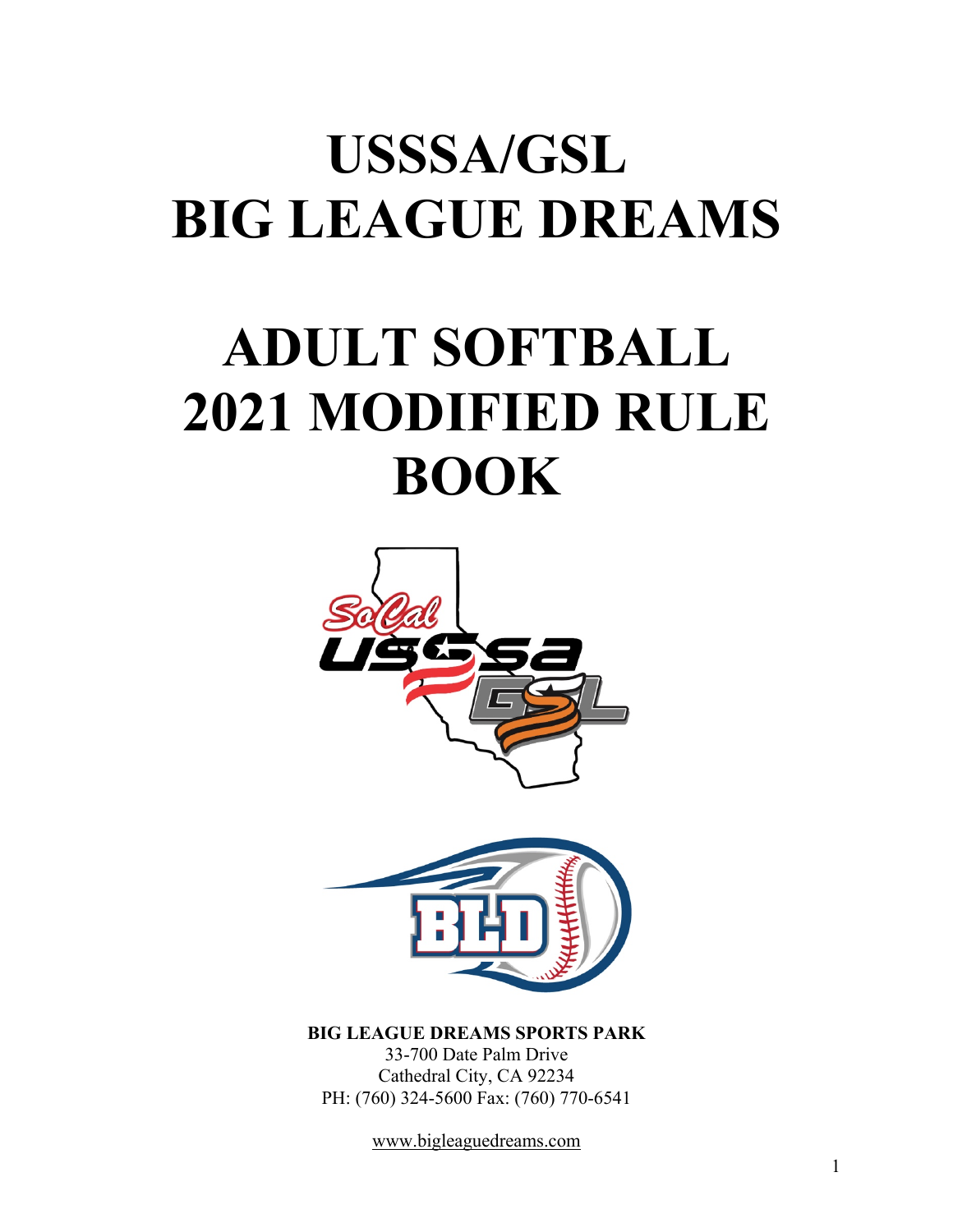#### **Any rule not in the Big League Dreams rule book shall be governed by the 2021 USSSA rule book.**

## **THE PLAYING FIELD**

- **1.** On fields where the fence does not run completely across the outfield or down the sides of the field, an imaginary line exists which will be used as the out of play line and all appropriate bases will be awarded.
- **2.** Only one on-deck batter is allowed outside the dugout at all times. All other players are to remain in the dugout or behind the out-of-play fence.
- **3.** Only players on the roster may be in the dugout during the game.
- **4.** No smoking or alcohol is allowed in the dugouts or on the field of play. The umpire or league coordinator will issue one warning to the offending team. If continued, the game will be declared a forfeit and the team and/or the offending player will be subject to suspension.
- **5.** Big League Dreams uses a "Safety First Base". Any batted ball hitting the white portion should be fair and any ball hitting the orange portion should be foul. On the initial throw to first base from the infield or outfield, the batter-runner must touch the orange portion of the base but not the white. If legally appealed by the defense, the runner will be called out. The defensive player must always touch the white portion. This rule is in effect only on the initial play at first base. This does not include:
	- **a)** Returning to the base after over-running,
	- **b)** Running on a ball hit to the outfield (unless there is an initial play at first base) or
	- **c)** Re-tagging to advance on a fly ball.

# **EQUIPMENT**

- **1.** Bat must have either the 220 or 240 USSSA thumbprint mark. SENIORS ONLY can swing any SSUSA approved Senior Bat or USSSA approved bat.
- **2.** Each week, USSSA/GSL will furnish one new 12" softball to each men's/senior team. In coed, one new 12" AND 11" softball will be provided. If a team hits the game ball out of play, teams must furnish their own legal backup ball. All balls used must have the USSSA stamped Logo (Pro M or Classic M for Men's and Classic W for Women's).
- **3.** Uniforms are optional; however, softball attire is required.

# **DEFINITIONS**

The **LEAGUE COORDINATOR** is an individual that organizes and maintains league play for softball.

The **UMPIRE IN CHIEF (UIC)** is an individual who trains, evaluates and supervises the umpires and resolves protests pertaining to the playing rules. In most cases, the league coordinator serves as the umpire in chief.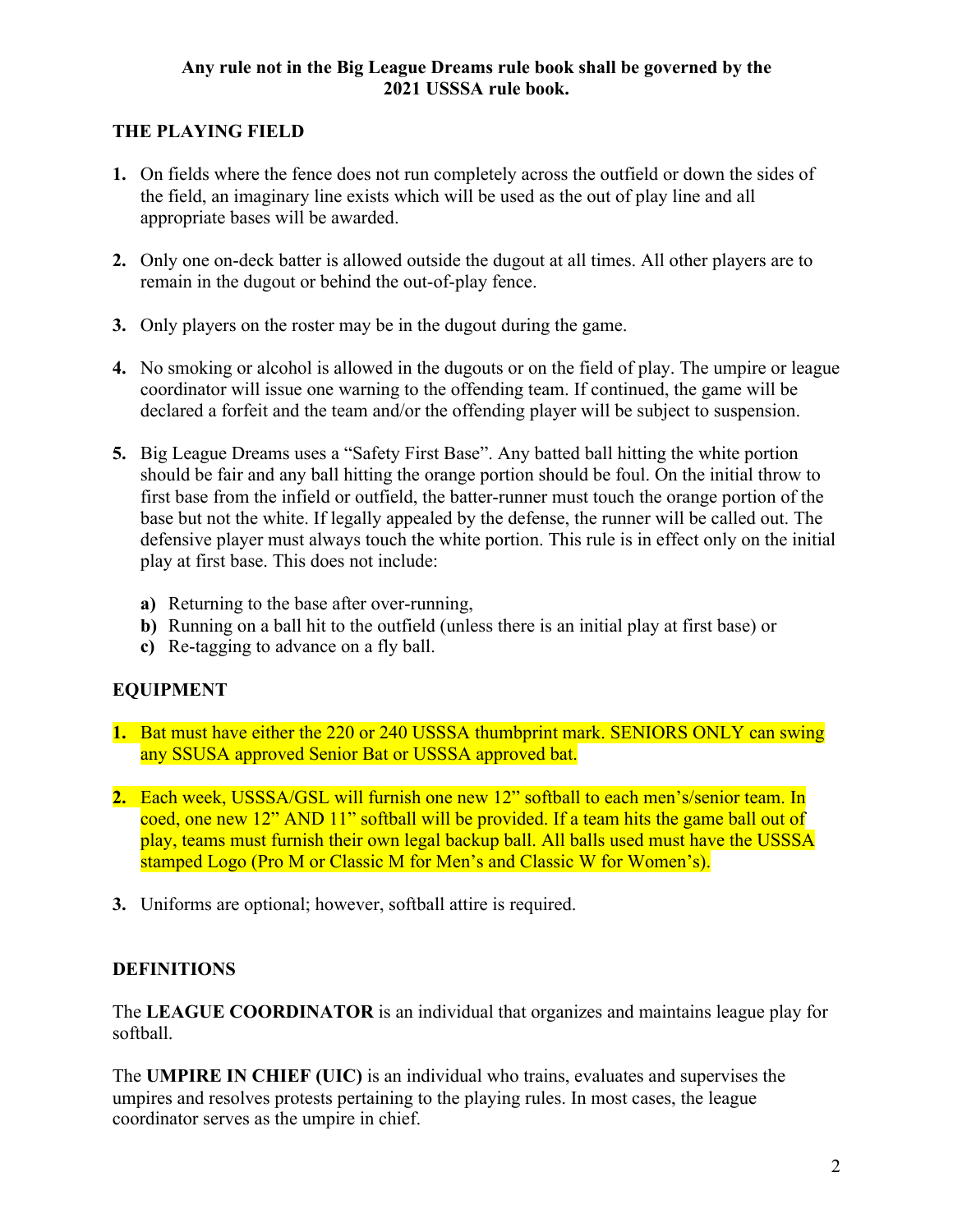A **PROTEST** is an action that involves a dispute over a play between teams or some action made by the umpire against a team. A protest must be made verbally to the umpire on the field at the time of the incident before the next pitch. The coach must inform the umpire of his/her intention to protest. A league coordinator or UIC must be called to the field to make a ruling before play continues. Protest of a judgment call will not be considered.

An **EJECTION** is an action taken by an umpire, when an individual flagrantly violates rules, vigorously argues judgment calls, or shows unsportsmanlike conduct. An ejection results in an individual being suspended from all further league and/or tournament play for a minimum of one week. Longer suspensions may result depending on the severity of the infraction. League coordinators will listen to appeals/explanations on suspension only. An ejection or removal from a game is the umpire's decision.

A **REMOVAL** is an action taken by an umpire when his/her judgment, a player is creating a hazard to his/herself or other players. This action is taken to avoid injury to any individual, or if the action did not warrant an ejection. Removal from a game is only for the remainder of the game.

# **THE GAME**

- **1.** Every game, Home Team will be determined with a DOUBLE COIN-TOSS. The home team will be the official scorekeeper and should have an official score sheet properly kept for both teams. If the home team does not have a scorekeeper, the visiting team will be allowed to be the official scorekeeper. If neither team has a scorekeeper, the umpire will be the official scorekeeper and no protest or appeals involving the official score sheet will be allowed. The umpire's decision will be final. Exception: during the playoffs the higher seed will be the home team throughout all games.
- **2.** MEN'S & COED ONLY: A regulation game shall consist of 7 innings or **55** minutes (after completed inning). No new inning may start after the time limit has expired. The time will be set at 55 minutes as soon as the prior game finishes (or at the next scheduled game time if a game ends early)**.** In the first game of the night, teams will have a 10 minutes grace period but clock will be started at game time. In all subsequent games, teams will have a 5 minute grace period but clock will be started at game time. Games may start early if both teams are ready and agree to start.
- **3.** If time permits, a game that is tied after 7 innings shall be continued by playing the next inning with the visiting team placing the last official batter (not the last out) during the previous inning on second base. The same shall happen with the home team. Play will continue until the tie is broken. If the last official batter was out due to a vacant spot in the lineup, then no runner will be put on second base for that team. *Courtesy runners are permitted.* No new inning may start after time expires. The game will then be declared a tie. Games called due to rain, inclement weather, or circumstances beyond Big League Dream's control, will be a regulation game if 5 or more complete inning have been played or if the home team is ahead after  $4\frac{1}{2}$  innings have been played.
- **4.** A 20 run mercy rule will be in effect after the  $5<sup>th</sup>$  and  $6<sup>th</sup>$  innings.
- **5.** The following HOMERUN RULES will be used for designated divisions: MEN'S UPPER – DHH+5 TEAM HR's then OUT MEN'S LOWER – DHH+3 TEAM HR's then OUT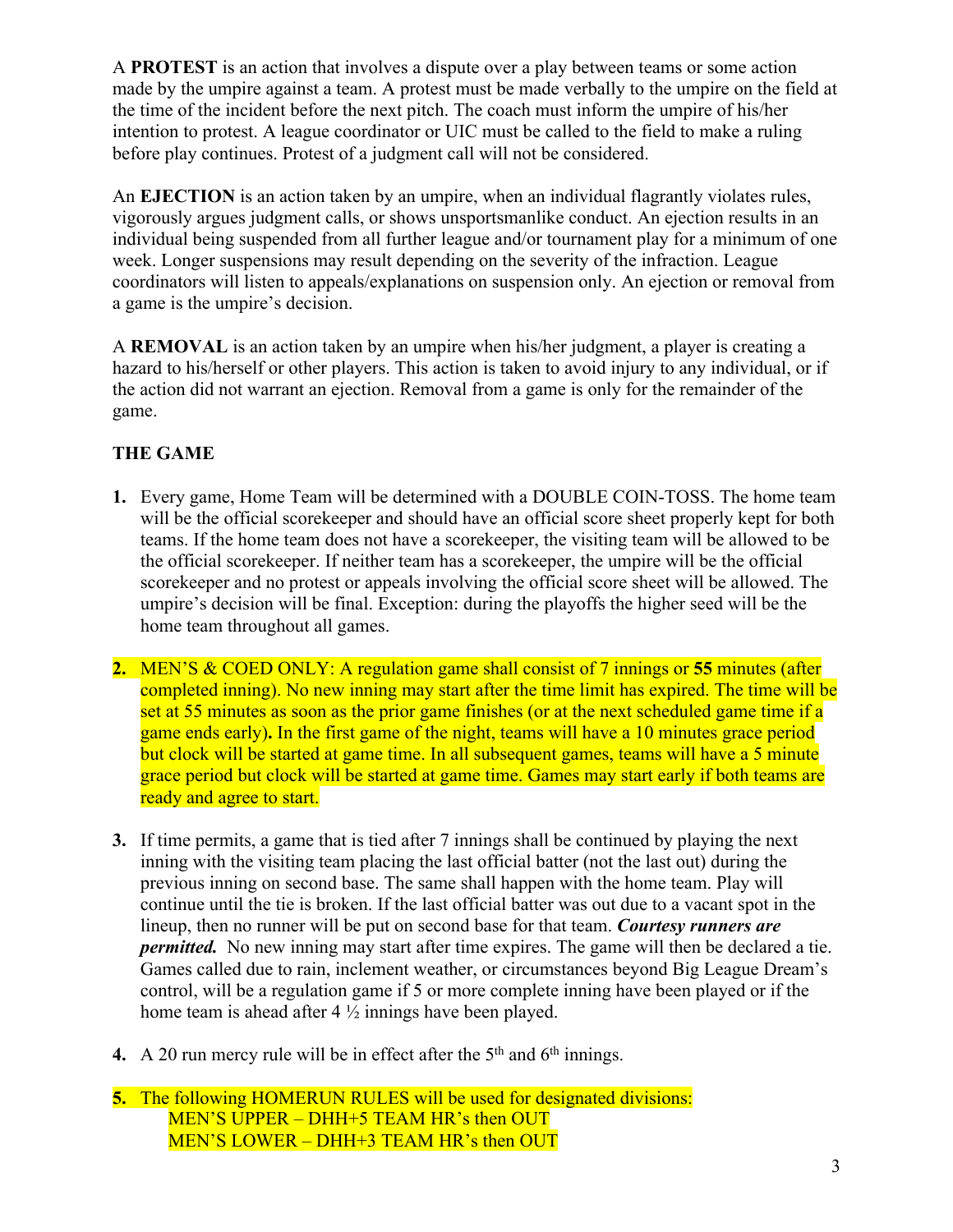COED UPPER – DHH+5 TEAM HR's then OUT COED LOWER – DHH+3 TEAM HR's then OUT MEN'S SENIOR – DHH+6 TEAM HR's then OUT

- **6.** DESIGNATED HOMERUN HITTER: Player who, without penalty, may hit a homerun every time at bat. Teams must designate their DHH prior to the start of the game. Should the DHH be walked (intentional or not) the next person to hit a home run may do so without penalty until the DHH's spot comes back up in the lineup. If the DHH is substituted for, the team loses the DHH until the original DHH returns to the same spot in the lineup.
- **7.** In a suspended game, if less than 3 complete innings have been played, the game will start over. If more than 3 complete innings have been played, the game will continue from that point until time expires or 7 innings have been played. If the score is tied after 5 or more innings the game will be continued from that point at which it was called.
- **8. All RULE INTERPRETATION protests** will be handled on the spot. Coaches must protest immediately at the point in question. Protests after both teams have left the field will not be allowed.

#### **9. All rosters are DUE by WEEK 5** (**NO EXCEPTIONS).**

- **10.** INELIGIBLE PLAYER PROTESTS (after WEEK 5) must be made before the 3<sup>rd</sup> out of the bottom of the 3<sup>rd</sup> inning. Players can be protested after this point only if they enter the game as a substitute. Only one ineligible player protest per game is allowed and up to two players may be questioned. After the start of the  $4<sup>th</sup>$  inning, players must be protested upon them taking an offensive or defensive position. If a team admits to having an illegal player before the coordinator checks the eligibility, a forfeit will be awarded to the protesting team and no penalties will be imposed. The team penalty for an illegal player is forfeiture of that game and their next scheduled game. The coach and illegal player penalty is suspension from all league and tournament play for a period of 30 days. In the case of a forfeit the winning team has the option of taking a 7-0 score or the actual score of the game at the time of the forfeit.
- **11.** The following situations can make you an ineligible player after **WEEK 5**:
	- **a)** A player who has not paid their player registration fee.
	- **b)** A player not on the team roster.
	- **c)** Playing on two teams in the same division on the same night.
	- **d)** A player who has been suspended from that game.

#### **THE PLAYERS AND SUBSTITUTES**

- **1.** Players must be at least 18 years old to participate in league play (**NO EXCEPTIONS)**. All players must be able to produce valid picture I.D. upon request by a league coordinator.
- **2.** The minimum number of players required to start is 9. Any number less than 9 at any point during the game shall be a forfeit. If for any reason a player in the batting order has to leave the game, including injury, that position in the batting order becomes an out unless replaced by a substitute. USSSA substitution and Re-entry rules will apply for legal substitute.
- **3.** Teams may bat as many rostered players as desired that are present at game time. Late players may be added to the bottom of the lineup as they arrive.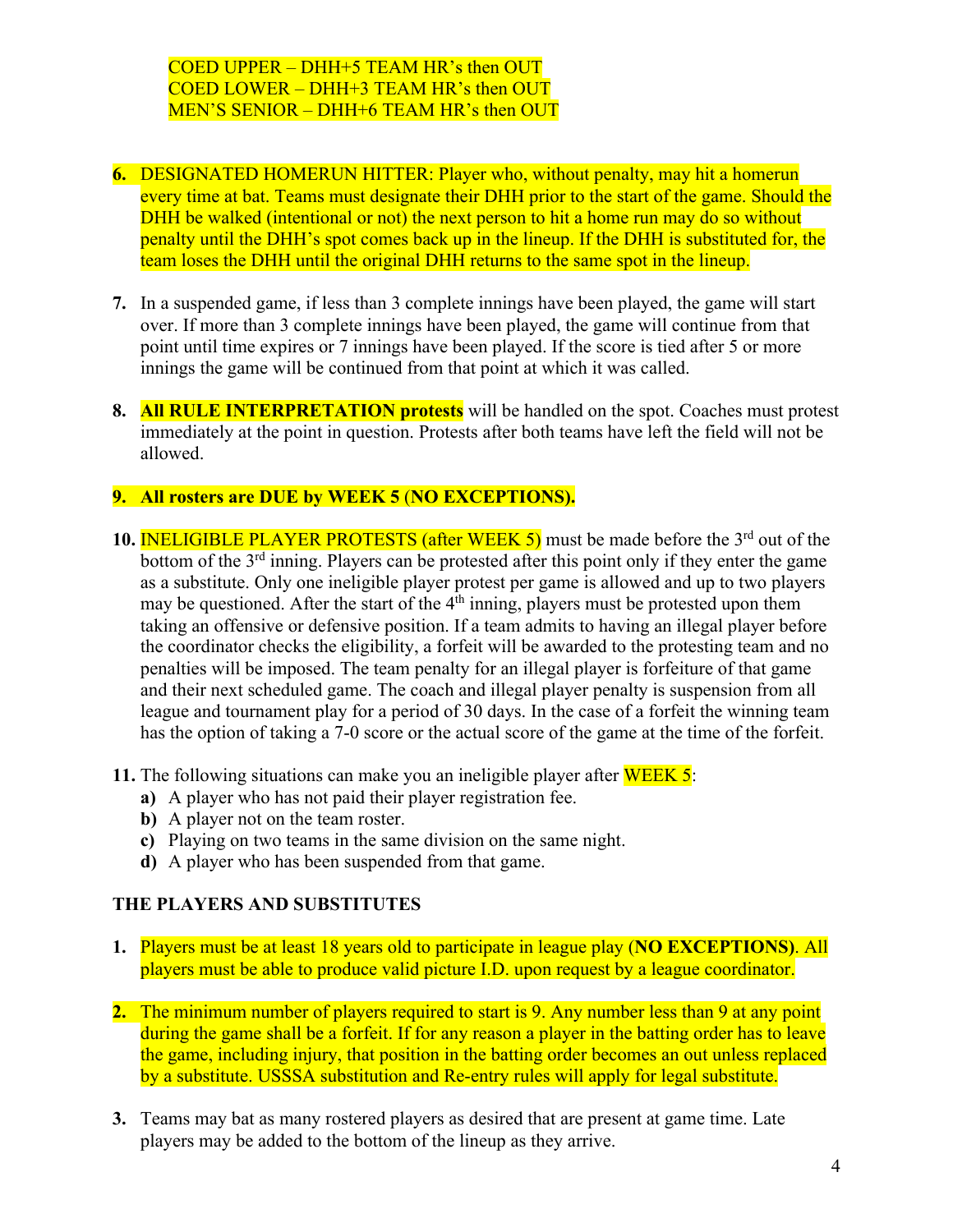- **4.** The following actions may warrant a player ejection/removal:
	- **a)** Fake tags, rough tactics or similar unsportsmanlike conduct.
	- **b)** Flagrant rule violations such as fighting etc.
	- **c)** Obscene or objectionable demonstrations toward an official, opponent, or fan (this includes the use of trash talk in an attempt to incite unsportsmanlike conduct).
	- **d)** Intentional or unintentional bat throwing.
	- **e)** Being under the influence of alcohol or any other substance that could cause the player to be at risk to themselves and others.
	- **f)** Any action deemed by Big League Dreams that is not conducive to the park's atmosphere.

#### **Big League Dreams is a family oriented park. Any obscene language that is loud enough for the umpire to hear is loud enough for spectators to hear. Umpires need not give advance warning**.

- **1.** If a player/coach physically abuses any USSSA/GSL/BIG LEAGUE DREAMS official or staff member, he/she is subject to a minimum 1-year suspension. Abuse of another player or spectator shall result in a minimum 30-day suspension.
- **2.** If a player/coach is ejected from a game, that player will not be allowed to play for the remainder of that day and for a minimum of one week of league and/or tournament play. If a player/coach is ejected a second time during the same season, that player/coach shall be suspended from all league and tournament play for a minimum of 30 days.
- **3.** BIG LEAGUE DREAMS SPORTS PARK IS PRIVATLEY OWNED AND OPERATED; WE RESERVE THE RIGHT TO REFUSE PARK ACCESS TO ANYONE AT ANY TIME.

## **CLASSIFICATION**

Teams assigned a classification level may be reevaluated and changed after a team's first game in order to maintain parity in each division. The league coordinator will make the final decisions as to the classifications of each team. If a team's level is changed, that team's record will be carried over to the team's new division.

#### **ROSTER**

Team rosters will be frozen after WEEK 5 of play with the following exceptions: In all cases in which a player is dropped from the teams' roster, that player must be replaced in order to maintain a minimum of 12 players.

**Under no circumstances will players be allowed to play on TWO teams in the same program (ex: playing on two Men's teams is illegal, playing on a Men's & Coed team is OK, playing on a Men's & Senior team is OK). Adding players for WEEK 10 playoffs will not be allowed.**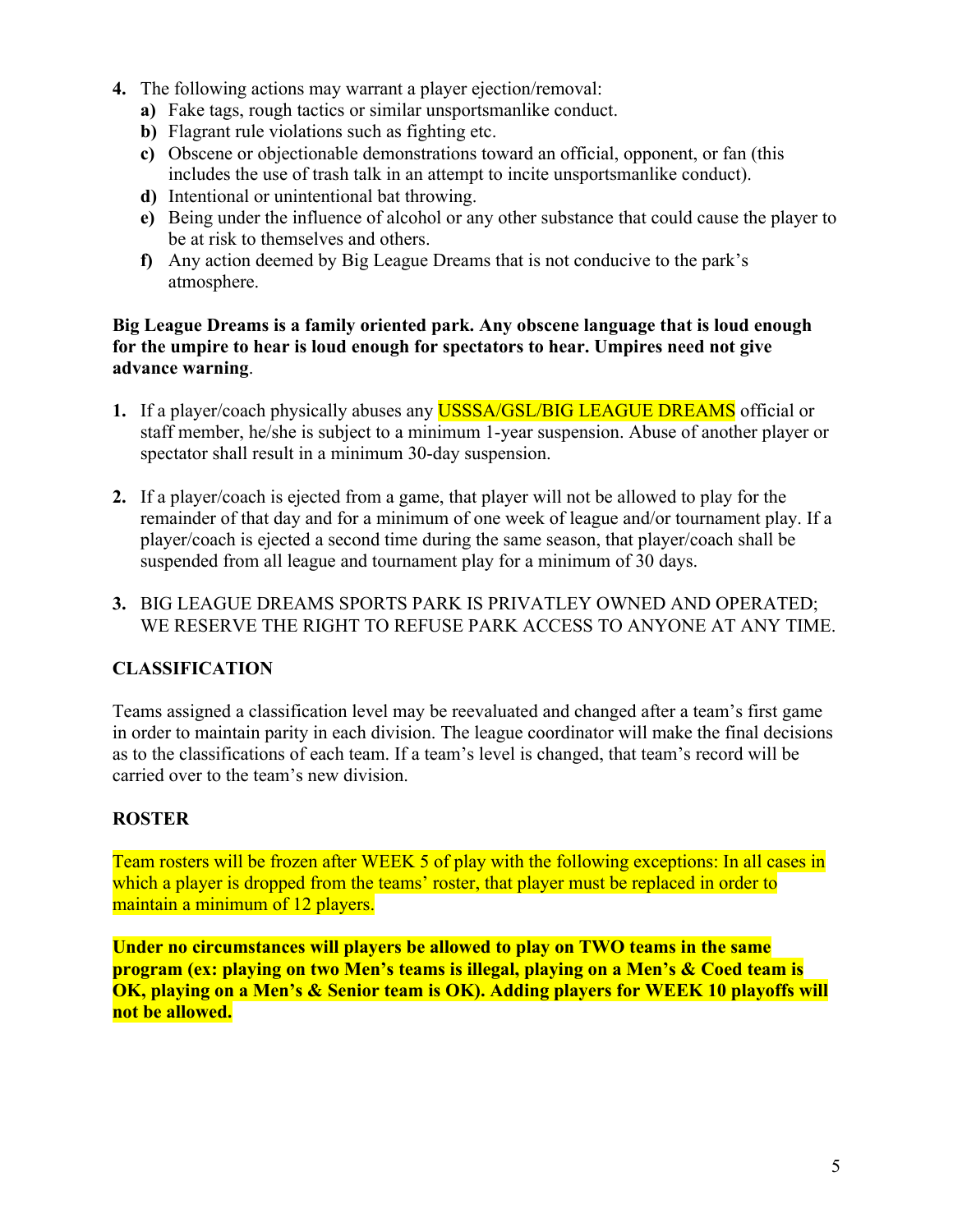#### **TIE BREAKER**

If teams are tied after WEEK 9, the following tie breaking rules will be in effect: Team record will be the first determining factor followed by average runs allowed. In the event that the tie is not broken, then average run differential for the season will be the determining factor.

#### **PITCHING RULE**

- **1.** A pitcher's box is used that extends 8 feet behind the rubber, 2 feet on each on side of the rubber and 3 feet (imaginary) above the pitcher's head. Any ball hit inside the box and beyond the rubber will result in an automatic out and will be declared a dead ball. All runners go back to the base at which they started. If the ball hits the ground before the rubber the ball is live and in play.
- **2.** A legal delivery shall be a ball which is delivered to the batter with a definite underhand motion. Pitchers can pitch from anywhere in the box but must have both feet inside the lines at the time of release. The penalty for not having both feet in the box will be an automatic "ball" declared by the umpire.
	- **a)** The pitch shall be released at a moderate speed. The speed is left entirely up to the umpire.
	- **b)** The ball must arc higher than the batter's head.
	- **c)** The ball must not exceed a height of more than 12 feet above the ground.
	- **d)** When the pitcher has started the delivery, the pitch must be released in one complete, underhand forward motion. No over exaggerated movement with either arm or the body is allowed such as pumping, windmill, fake starts or any other movement to confuse the batter.
	- **e)** One warm-up pitch is allowed after the first inning unless a new pitcher is entering.

#### **STRIKE ZONE**

The strike zone is 19" from the rear of the plate making a 21" x 36" rectangle with the plate extension (mat). A legally pitched ball not struck that lands on any part of the plate or mat will be a strike. Any pitch landing short of the plate is a dead ball.

#### **BATTING**

All batters start their bat with a count of one ball and one strike. After two strikes, there will be no foul balls to waste and batter will be declared out.

#### **BASE RUNNING**

One courtesy runner per teams per inning may be used. In Coed, only one male or female may be a courtesy runner per inning (not both). The courtesy runner must be of the same gender. The last out will be the courtesy runner. If there are no outs, the last out of the previous inning will be used.

#### **LEADOFF RULE**

MEN'S & COED ONLY: Base runners will be allowed to leave the base upon the release of the ball from the pitcher's hand. Base runners may not "steal" a base, however the lead off will allow "hit & run" strategies to be implemented into the game. By leading off, base runners will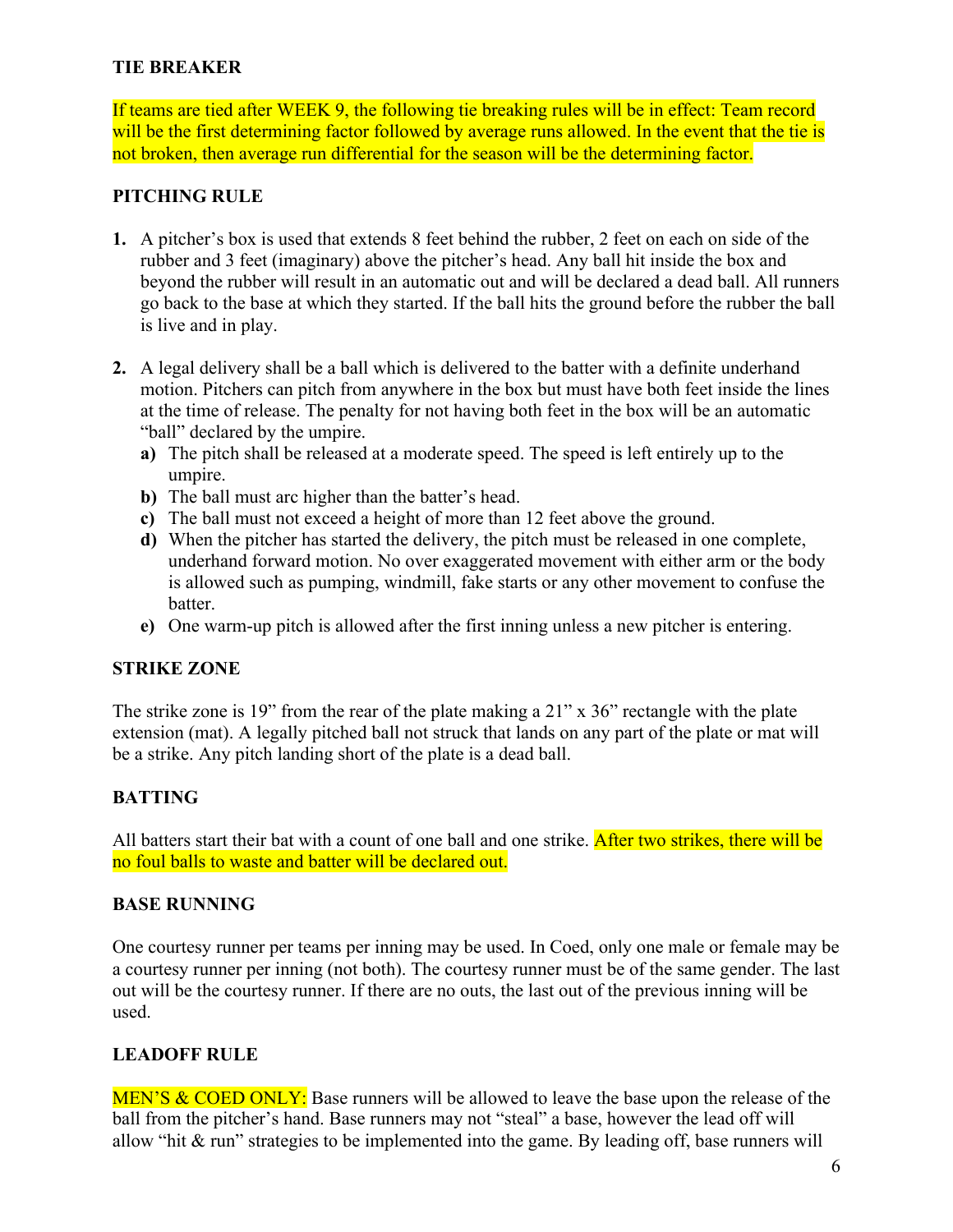be subject to being "picked off". "Pick off" attempts will be governed by the "force play" rule. The ball must beat the runner to the base; no tags are allowed. If the "pick off" throw gets by the fielder the base runner must re-tag the base and then may proceed to advance to as many bases as he/she may get. On any pitch called a ball (not on a pitch that is short and dead by rule) or a strike the ball shall remain alive and runners who were attempting to advance on a hit and run play or other wise leave their base early are in jeopardy of being put out under the aforementioned "force play" rule. When a batter receives a walk the ball is alive and in play, unless the 4th ball is short and dead by rule. Base runners may not advance on an overthrow from the catcher to the pitcher.

## **PLAYOFFS**

The following is the breakdown of the playoff participation:

- **a)** In each division with 5 or less teams 3 teams to playoffs
- **b**) In a division with 6-8 teams 4 teams to playoffs
- **c)** In a division with 9 or more teams 6 teams to playoffs

The higher seed team will be home team throughout the playoffs. Playoffs will use the same format as regular season games including time limit and run rule.

#### **NOTE:** *Picture I.D.'s will be required for all players to participate in the playoffs.*

## **COED RULES**

- **1.** Minimum number of players in a line up is 9. Any number less than 9 at any time during a game is a forfeit. Line up must have a minimum 4 females to start or continue a game. Any male to female ratio is legal as long as there are 4 females the entire game. The 10<sup>th</sup> spot will be an out until the spot in the lineup is filled. Any player may take a position anywhere on defense.
- **2.** Batting order must alternate male/female or female/male. **Males may not bat back to back in the lineup.**
- **3.** For the first **4 innings**, no team can score more than 7 runs in an inning. Once 7 runs have been scored in one at-bat, the half-inning is over. Exception: **IF** a team is behind by more than 7 runs they can score as many runs as takes to **TIE** the score. Beginning in the 5<sup>th</sup> inning, teams may score an unlimited amount of runs.
- **4.** When a male receives a base on balls without a strike being thrown or an intentional walk, he will be awarded first and second base. The next female batter has the option of going to first base, or taking her "at bat".
- **5.** A minimum of 3 outfielders must be behind the outfield restriction line (160 foot arc from home plate) when the batter hits the pitch. The rover can only be a female. PENALTY: The batter and all base runners will be awarded one base unless each has advanced one base safely, in which case the play proceeds without reference to the violation. The ball does not have to be fielded by the outfielder committing the infraction to be deemed a penalty.
- **6.** There will be no restrictions on a player (male or female) as to which defensive position he or she may play except for the rover position.